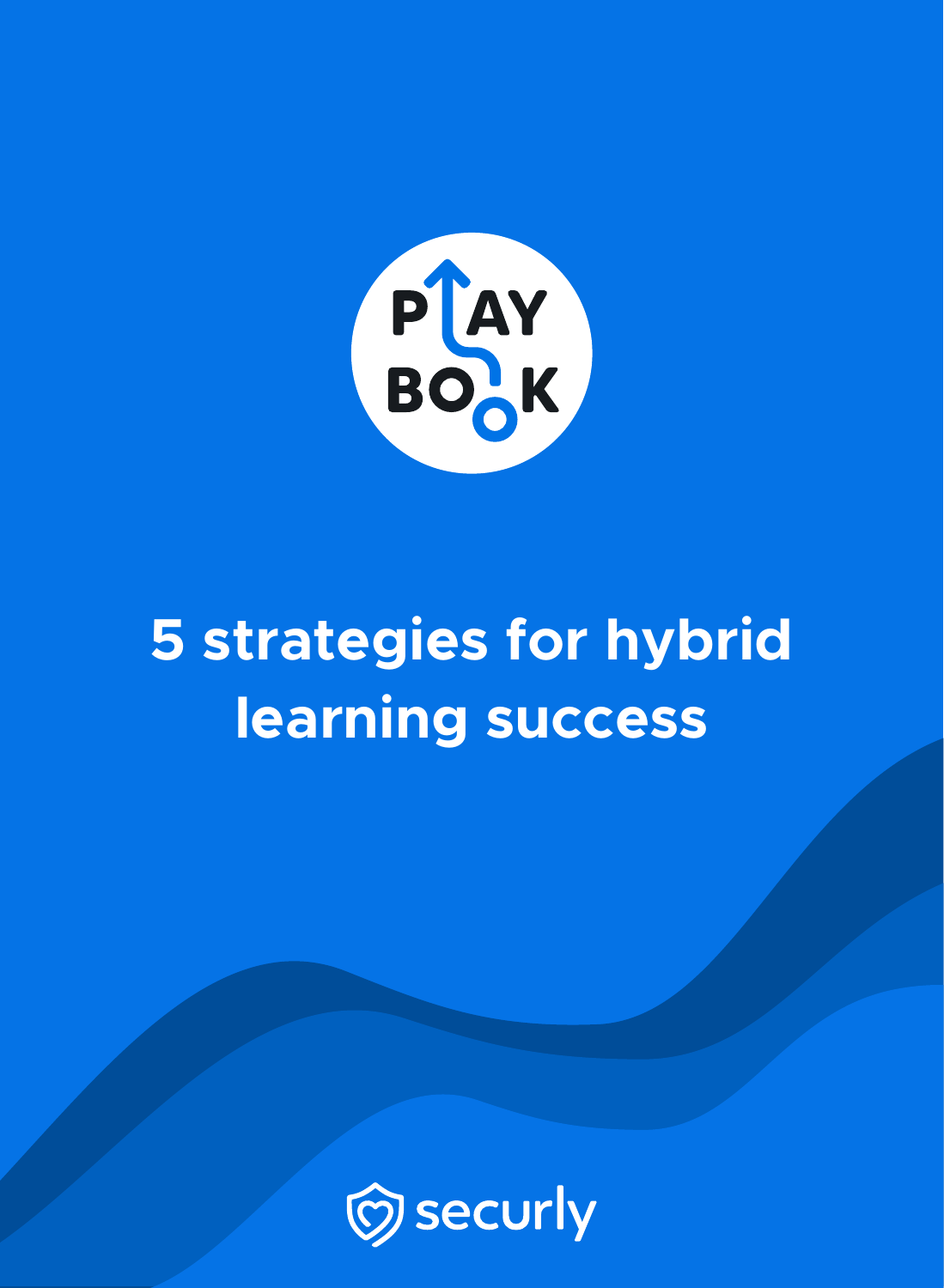# **Table of contents**

- Introduction
- Ensure every student can connect
- Standardize. Standardize. Standardize.
- Take small steps to big data
	- Move to the cloud
	- Cultivate your community
	- In summary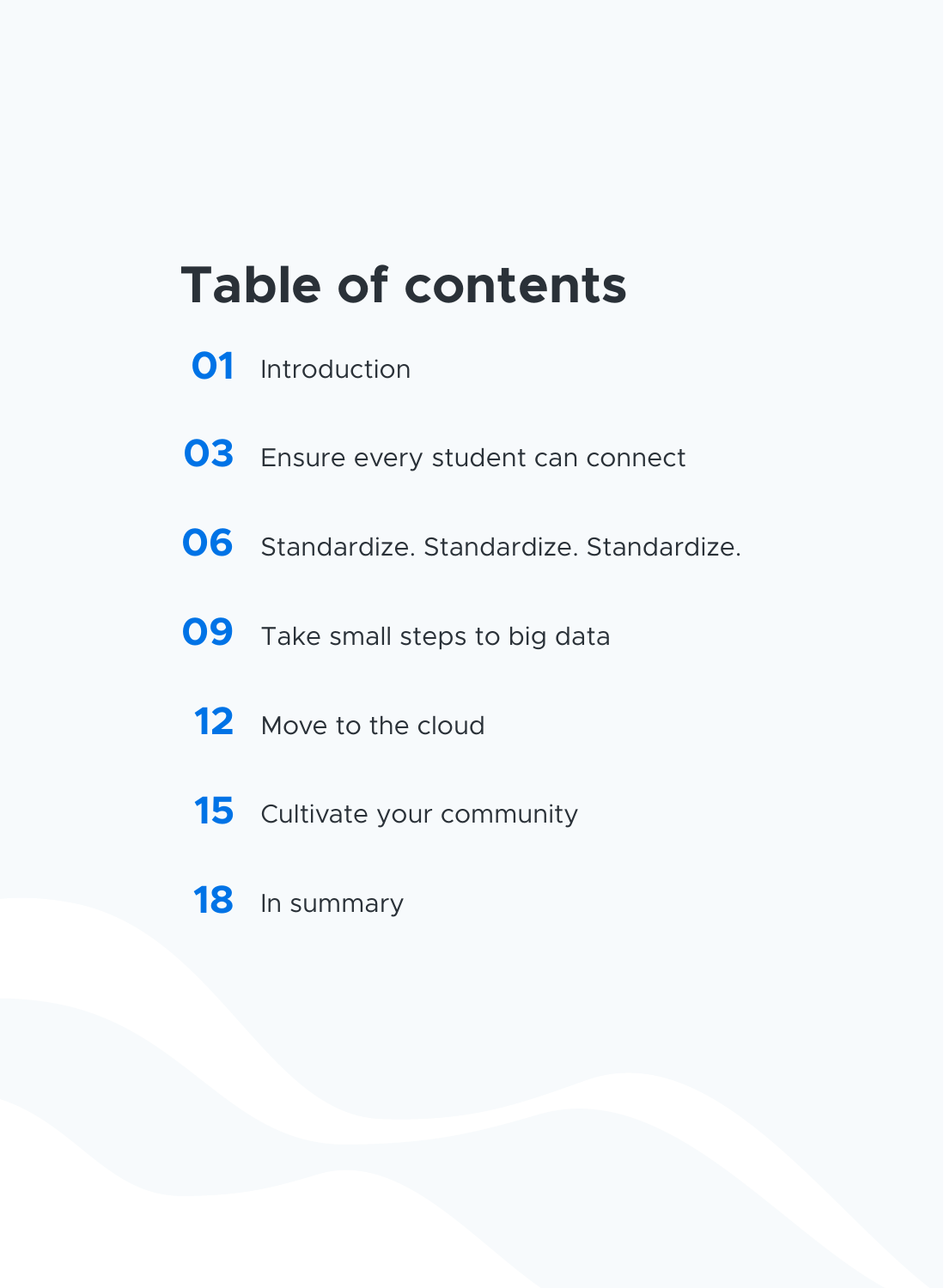### **Introduction**

In the face of day-to-day priorities, it can be difficult (if not downright impossible) for IT administrators to find the time and resources for long-term strategic initiatives. Understandably. Especially when an admin's day is filled with everything from training teachers on new technologies, to performing routine maintenance on essential hardware, to, in many cases, pulling double-duty as a teacher, coach, or after-school caretaker.

But if the experience navigating the Covid-19 pandemic taught us anything, it's that planning for the future is one of the most important things school IT leaders can do.

Districts that had the forethought to begin 1:1 programs prior to the pandemic, for instance, were better equipped to quickly pivot to distance learning once school devices started heading home. Those that hadn't **found themselves waiting in long lines** to get their hands on the Chromebooks and iPads their students would need to continue learning remotely.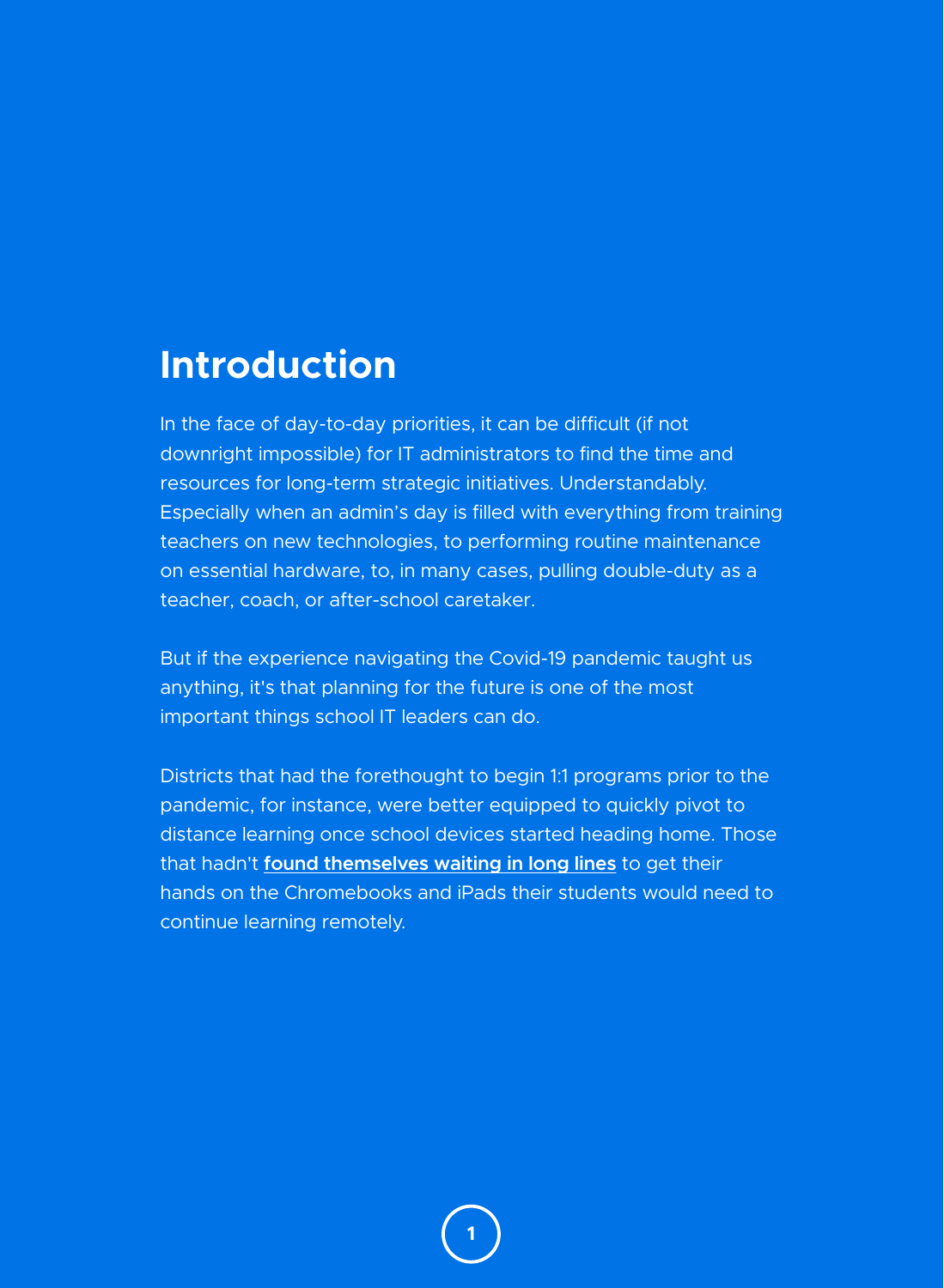Granted, "planning ahead" is hardly limited to large-scale efforts like 1:1 programs. And of course, not all budgets or school boards are created equal.

But even small steps taken today—to improve documentation, update aging infrastructure, or pilot test new platforms—can pay big dividends down the line. And help ensure your school or district is ready for what challenges the future may bring.

As districts embrace the "new normal," few if any will be returning to the status quo of 100% in-person school. Whether to provide parents with more flexibility, ease the burden placed on kids who take the bus to school, or enable learning to continue during inclement weather, a great number of districts plan to embrace hybrid learning as the way of the future.

Make no mistake: hybrid is here to stay. So, what steps can your district take to be ready? To be prepared for a hybrid learning future? To keep a handle on today's tasks while charting a course for tomorrow? In this playbook, we outline 5 key strategies school IT leaders can take to be future-ready for hybrid learning.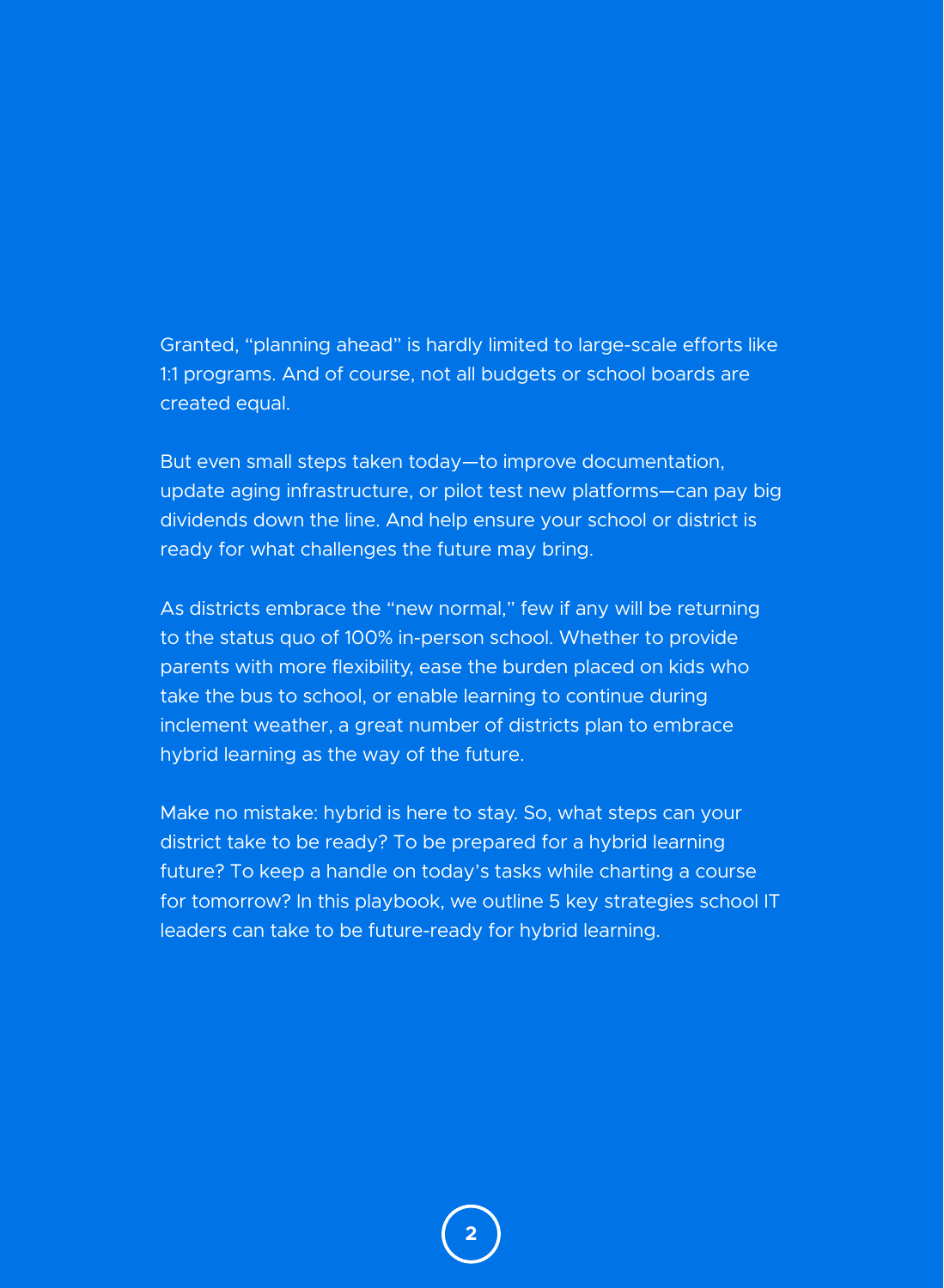

## **Ensure every student can connect**

When learning moved from the classroom to the kitchen table, issues of equity and access came to the fore in districts and schools around the country. Many students were able to seamlessly transition to distance learning because their home environments were already well served by high-speed internet service providers.

Other students weren't so lucky. Learning how to learn from home was an adjustment for all students, but for those in rural districts underserved by major internet providers, or those from big cities trying to connect in crowded, multi-family apartment buildings, even getting online in the first place was often a struggle.

At the risk of stating the obvious: if kids can't connect they can't participate in remote classes. And when they can't participate, they fall behind. Underconnected households are left to create patchwork solutions that eat up parental data plans, or force kids to connect via unsecured public networks (and putting your entire district's network at risk in the process)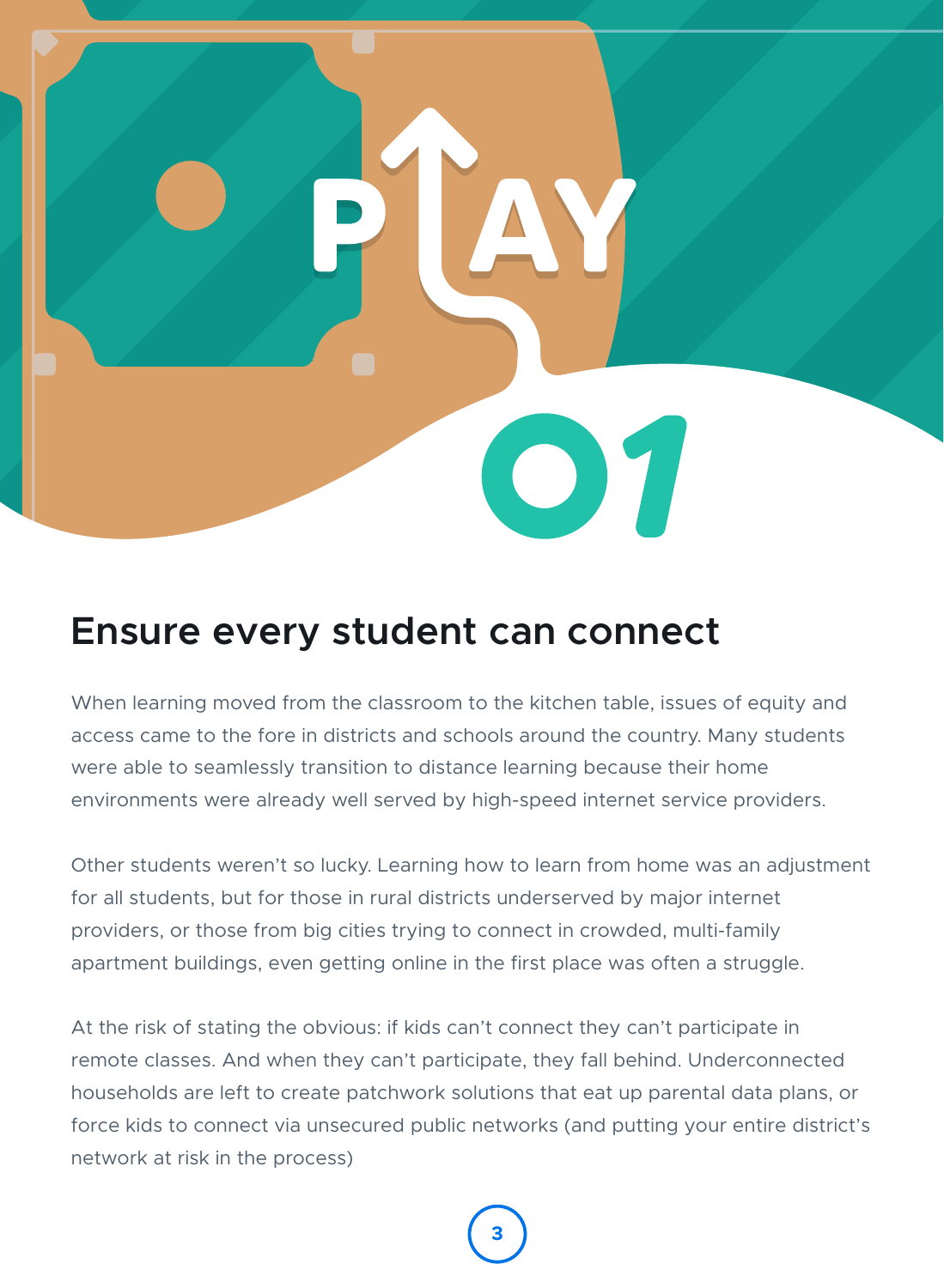**The issue of internet accessibility disproportionately impacts Black, Latino, and Native American students**—meaning the move to distance learning has widened the achievement gap in districts across the country. For kids already struggling, distance learning only made things worse.

Going forward with hybrid learning, it's imperative that districts large or small, rural or urban prioritize—in partnership with parents and local officials—internet access for every student they serve.

- The first step to ensuring internet access for every student is to take stock of your current situation. To better understand if you have a connectivity problem in the first place, and if so, how severe and widespread it is.
- Create a feedback loop between yourself and your educators, giving them an open channel to report issues they've observed with students. With tools like **Securly Classroom** enabling teachers to see student screens, monitor activity, and more, teachers are better able than ever to keep a pulse on which students are excelling in distance learning, and which ones might be falling behind—possibly due to connectivity issues.
- Engage parents with a community survey to better understand their home internet setup. Don't shy away from getting specific. Go beyond simply, "do you have internet access at home?" A few questions to consider including: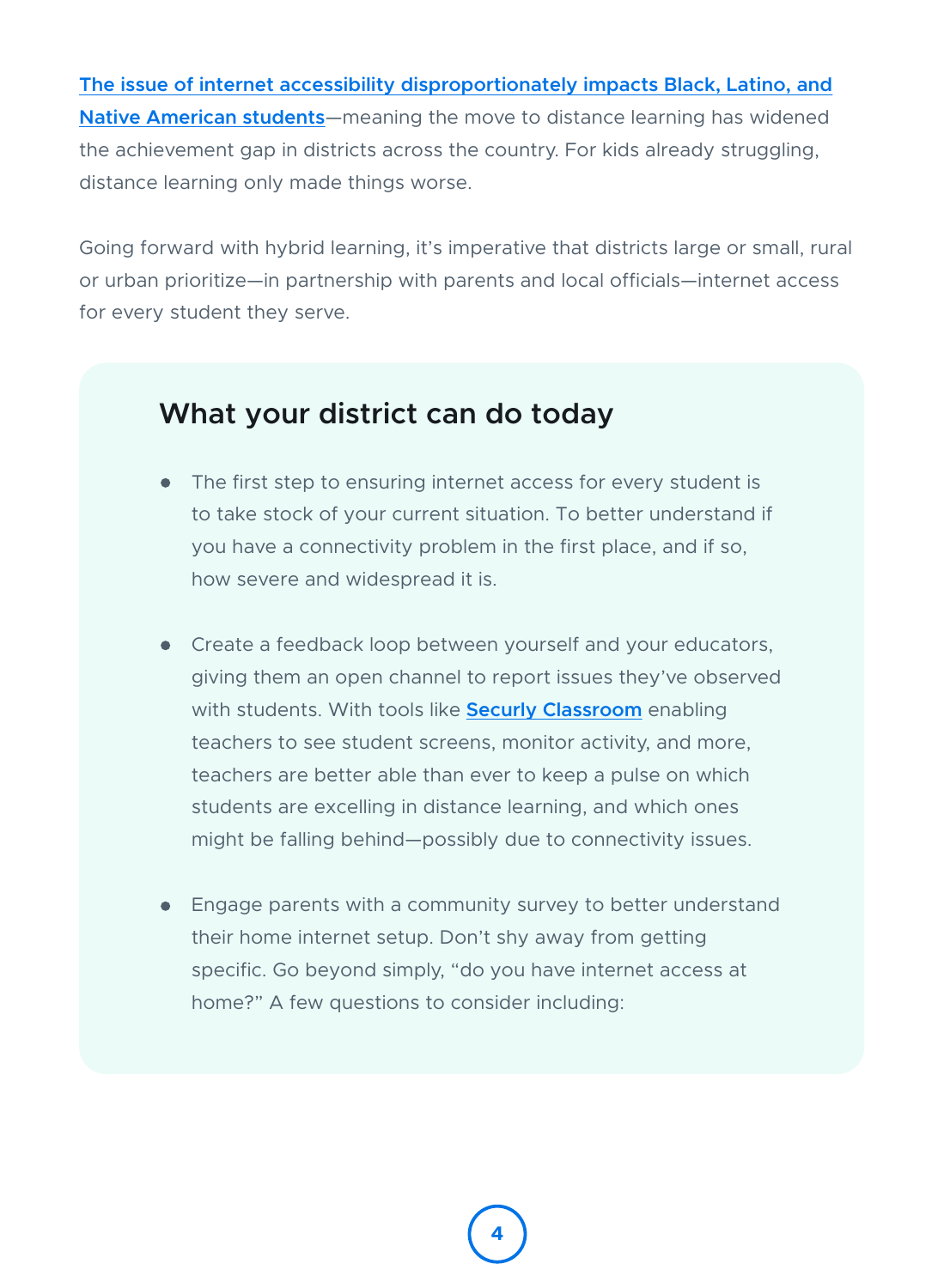- Ask them to run a speed test and report the numbers they're  seeing. Download and upload speeds are important. Maintaining a stable connection to platforms like Zoom depends as much, if not more, on upload speeds than download speeds.
- Ask them to report how many internet-enabled devices are  also on their network. Lots of Alexas, smart lights, and iPads around the house? They can all be a drain on available bandwidth.
- Ask whether parents are also working from home, using the same network. If mom or dad are heavy internet users from 9-5, that can impact students' connectivity in a big way.

All responses become valuable data that can help you optimize your distance learning IT strategy. For new families, make this survey part of the orientation process. Soon you'll have a clear picture of every student's internet accessibility fingerprint.

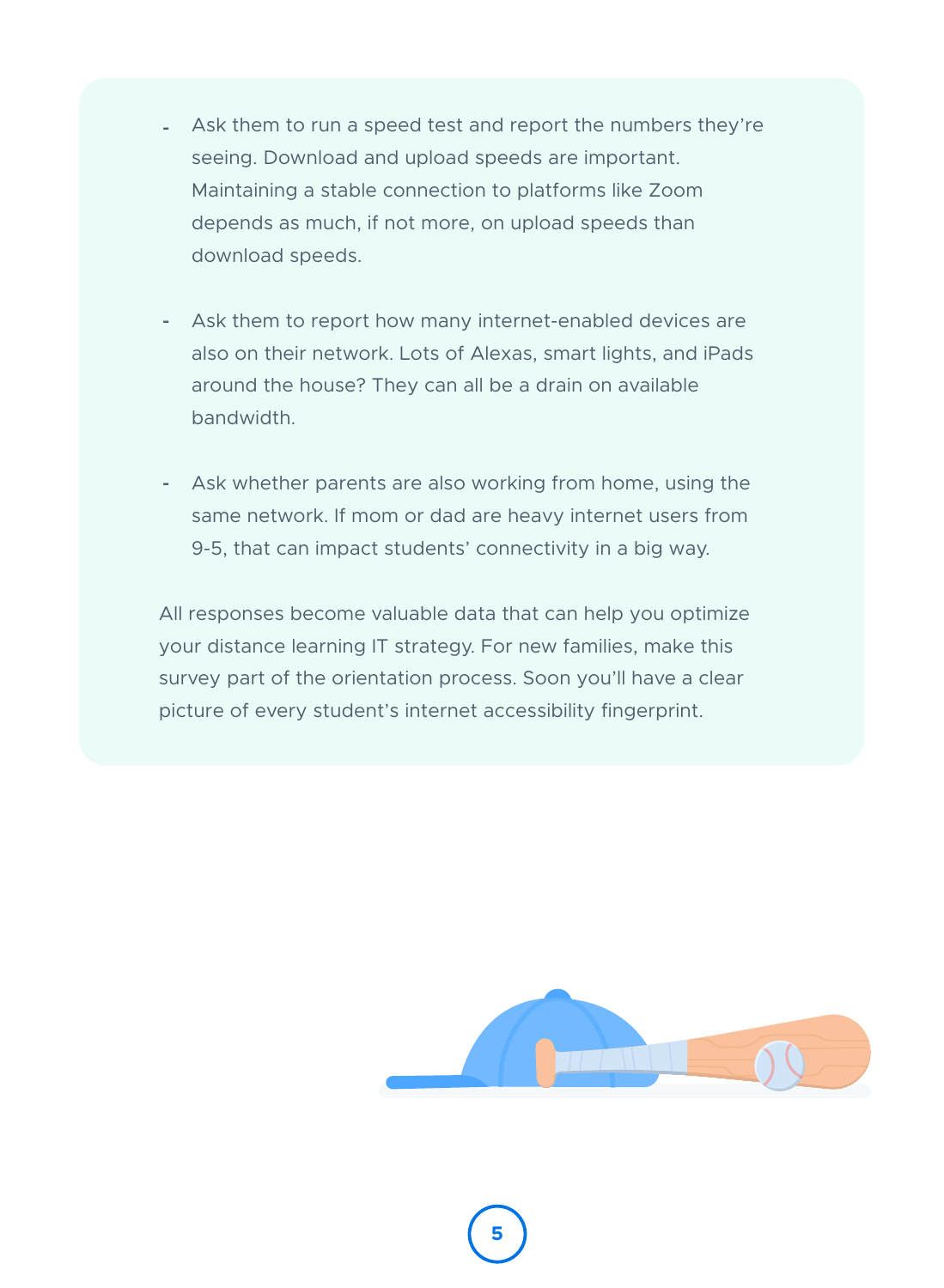

# **Standardize. Standardize. Standardize.**

Whoever said "variety is the spice of life" clearly didn't work in school IT. Any technology leader in education will gladly take predictability over variety any day of the week. Systems and tools that simply do their job—no surprises, no fires to put out—are an admin's dream. In an admin's world, boring is beautiful.

But school year after school year, as new tools are adopted, new teams come aboard, and new school priorities take shape, maintaining a coordinated and cohesive tech ecosystem becomes more and more challenging.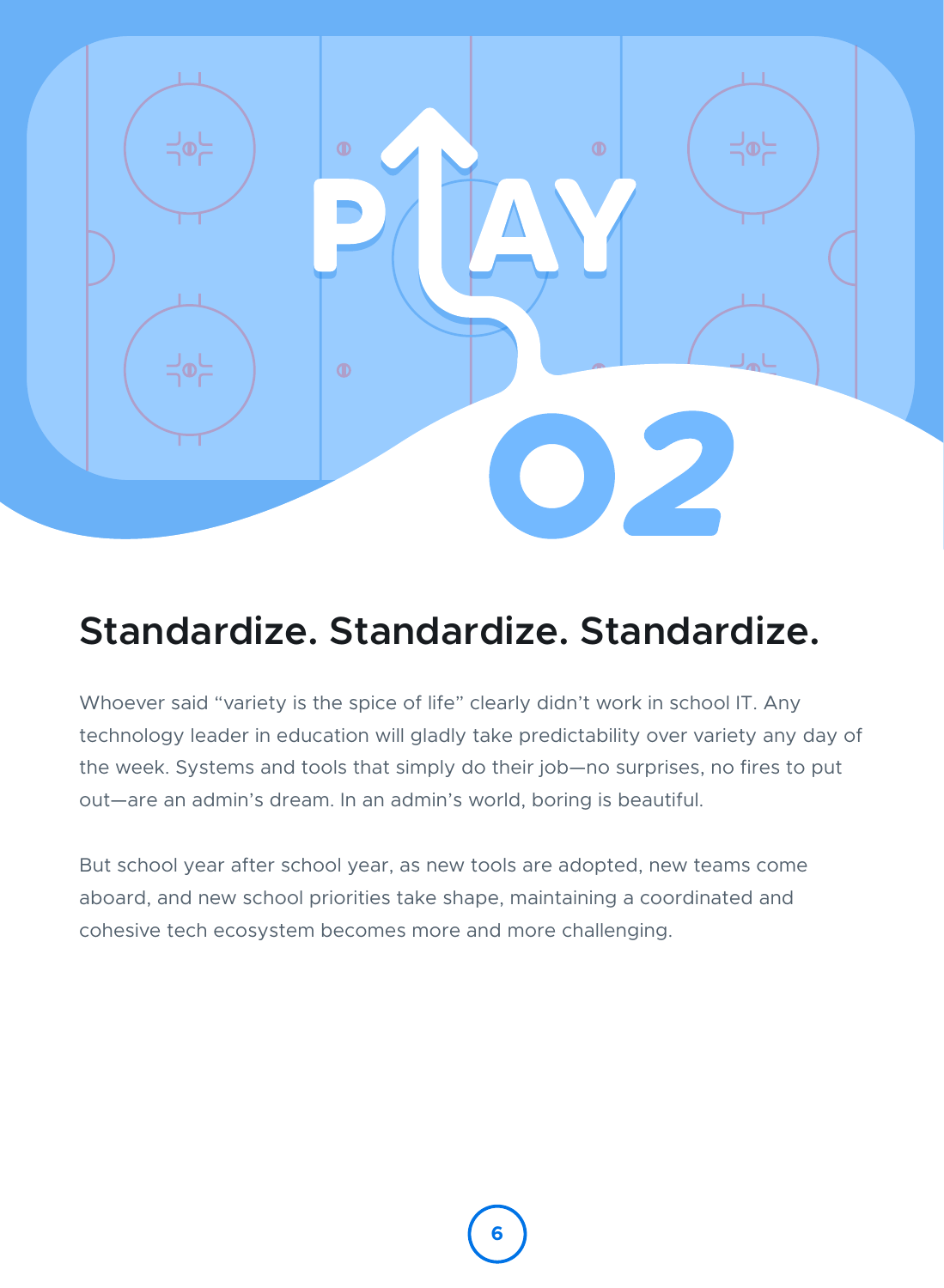And as with seemingly everything, Covid-19 only made things more complicated. Admins with even the best of intentions to keep everything nice-and-tidy quickly found themselves scrambling to wrangle an unpredictable patchwork of tools and technologies. Critical tools and services that at one time only had to work on school grounds now had to function throughout hundreds if not thousands of households and devices across the district, all without any detriment to the learning experience.

Standardization, as an operating principle, has far-reaching benefits across a school environment—for IT teams, school leaders, even parents and students themselves. For most districts with a hybrid learning plan going forward, making strides toward standardization will bring with it:

- **Increased security** The more stuff you have to manage, the more likely it is  $\bullet$ that a critical software update or patch might be missed. When this happens, vulnerabilities enter your infrastructure, leaving systems and data at risk of breach. Ransomware attacks are a hugely concerning—and potentially hugely costly—concern for districts. Giving you and your team fewer moving pieces to manage can help keep your IT ecosystem secure.
- **Happier, more collaborative users** When it comes to your end users—staff, teachers, and students—collaboration and knowledge sharing is much more efficient when everyone is working with a standard set of tools and solutions. With a consistent suite of tools in place, end users can become power users, and become an extension of in-house experts, relieving the burden placed on IT to onboard and train everyone in the district.
- **Lower costs** Few districts have extra dollars lying around. A standardized approach to your IT infrastructure can certainly impact your bottom line. Finding and correcting redundancies in your stack will help save money wasted on unused licenses. Many districts see big savings by aligning multiple functions on a single platform from an end-to-end provider. Many solutions providers will stack savings as you bundle more products.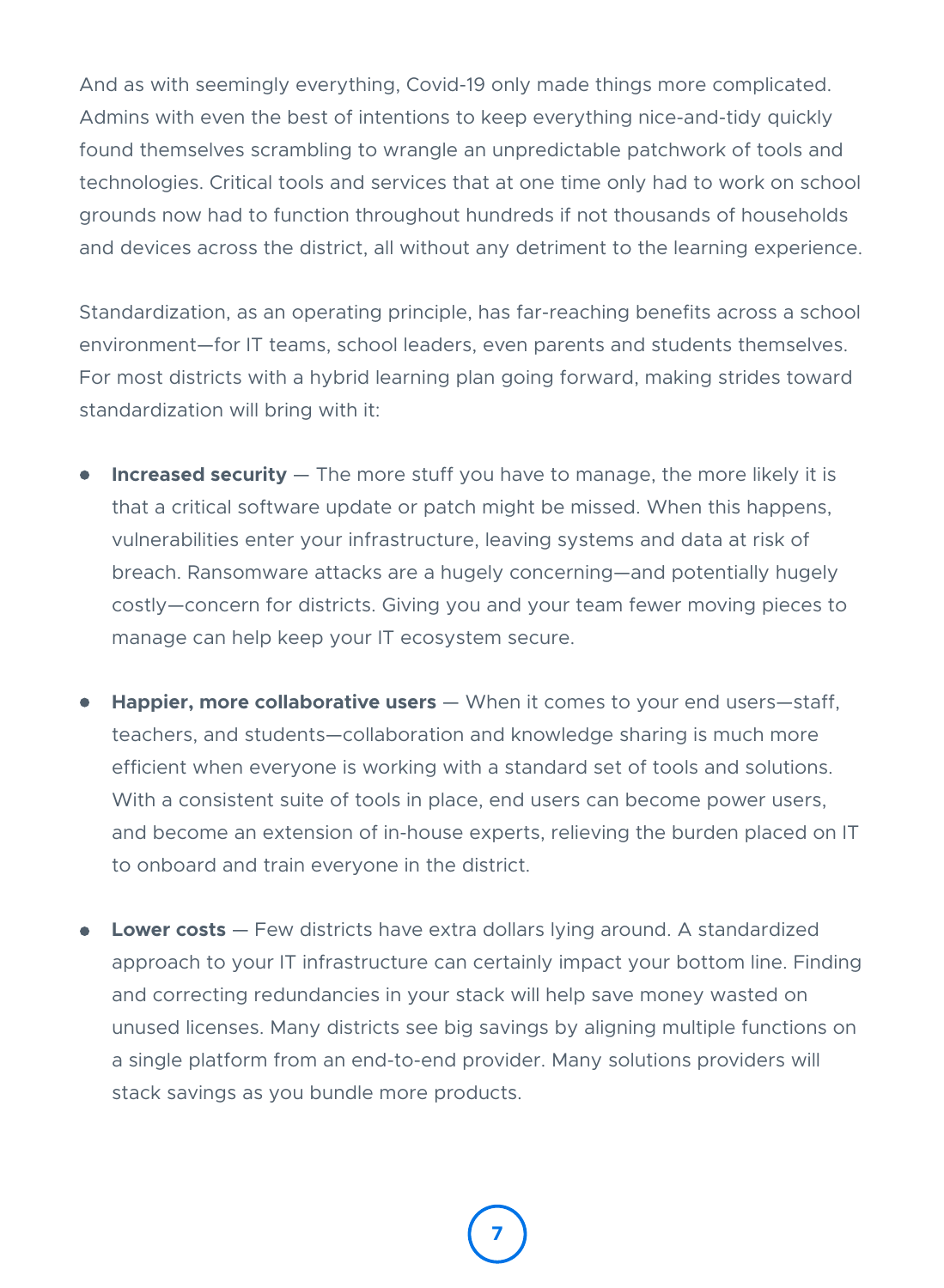- Shine a light on "Shadow IT." Get a handle on the tools you're currently using (and likely paying for) by surveying your end users and having the finance team review recent statements, taking stock of recurring subscription payments.
- Compare functionality across the many platforms your teams use every day. You may quickly recognize overlapping functionalities that represent an opportunity to streamline your systems.
- Prioritize documentation. As the first two bullets indicate, half the battle when it comes to managing complex IT infrastructure is simply knowing what you're working with. And that starts with documentation. Develop and implement best practices for your teams (and frankly, yourself) to document everything from processes and workflows to what version of iOS your iPads are running. There's no bad time to start improving your documentation.

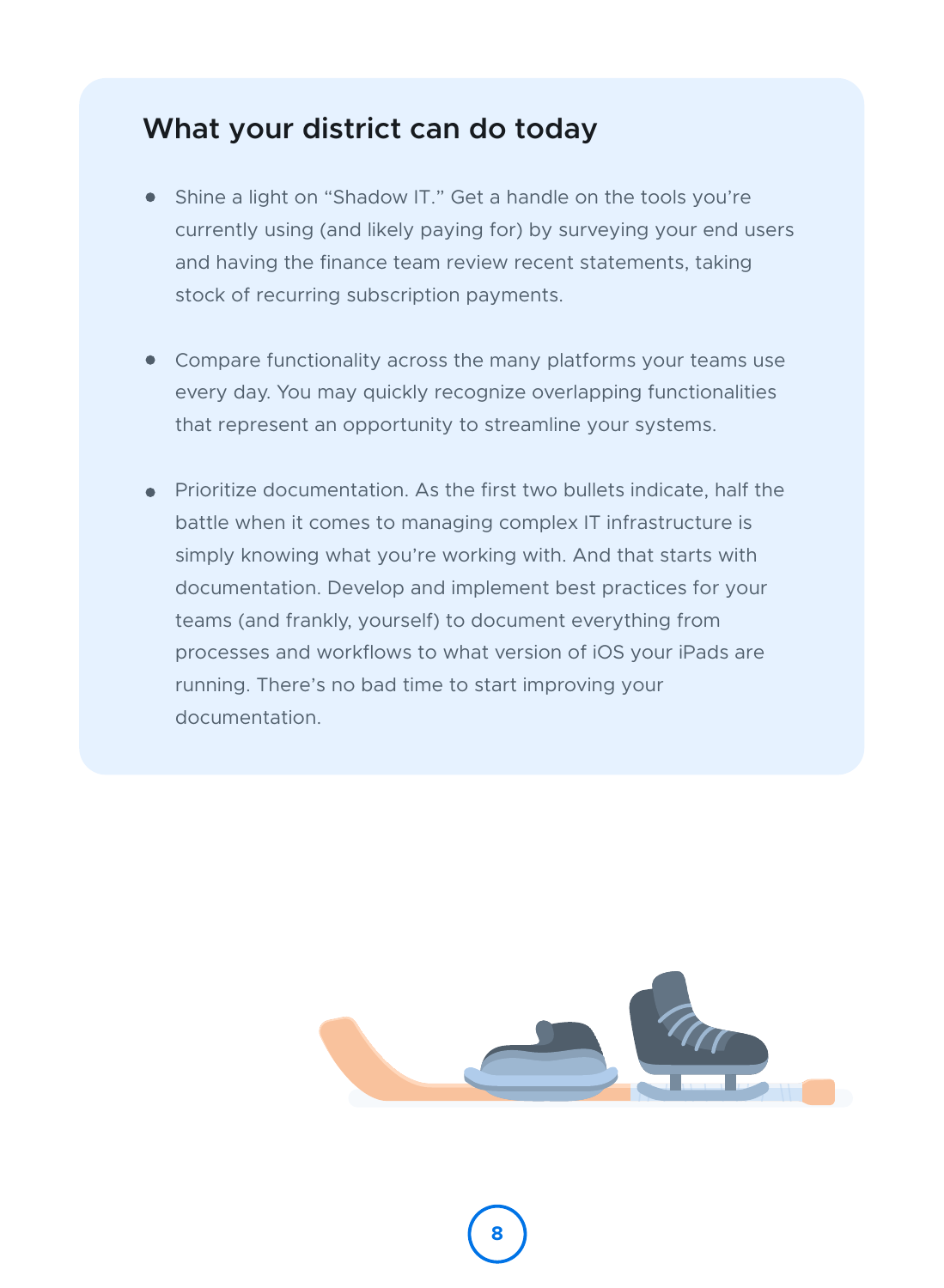

# **Take small steps to big data**

We know. We know. Everyone and their mother talks about data these days. And while it's still early days in terms of realizing data's full impact on education, forward-looking districts are already planning for this eventuality. Big data is definitely coming.

The events of the past year have only accelerated the trend, ushering in the dawn of the data-driven district. Equipped with accurate and timely information, readily available at their fingertips, district leaders can make smarter decisions to help shape the future of schools and students.

For IT, detailed reporting and analytics can provide insight into device usage, internet browsing behavior, and security vulnerabilities. When a new (and not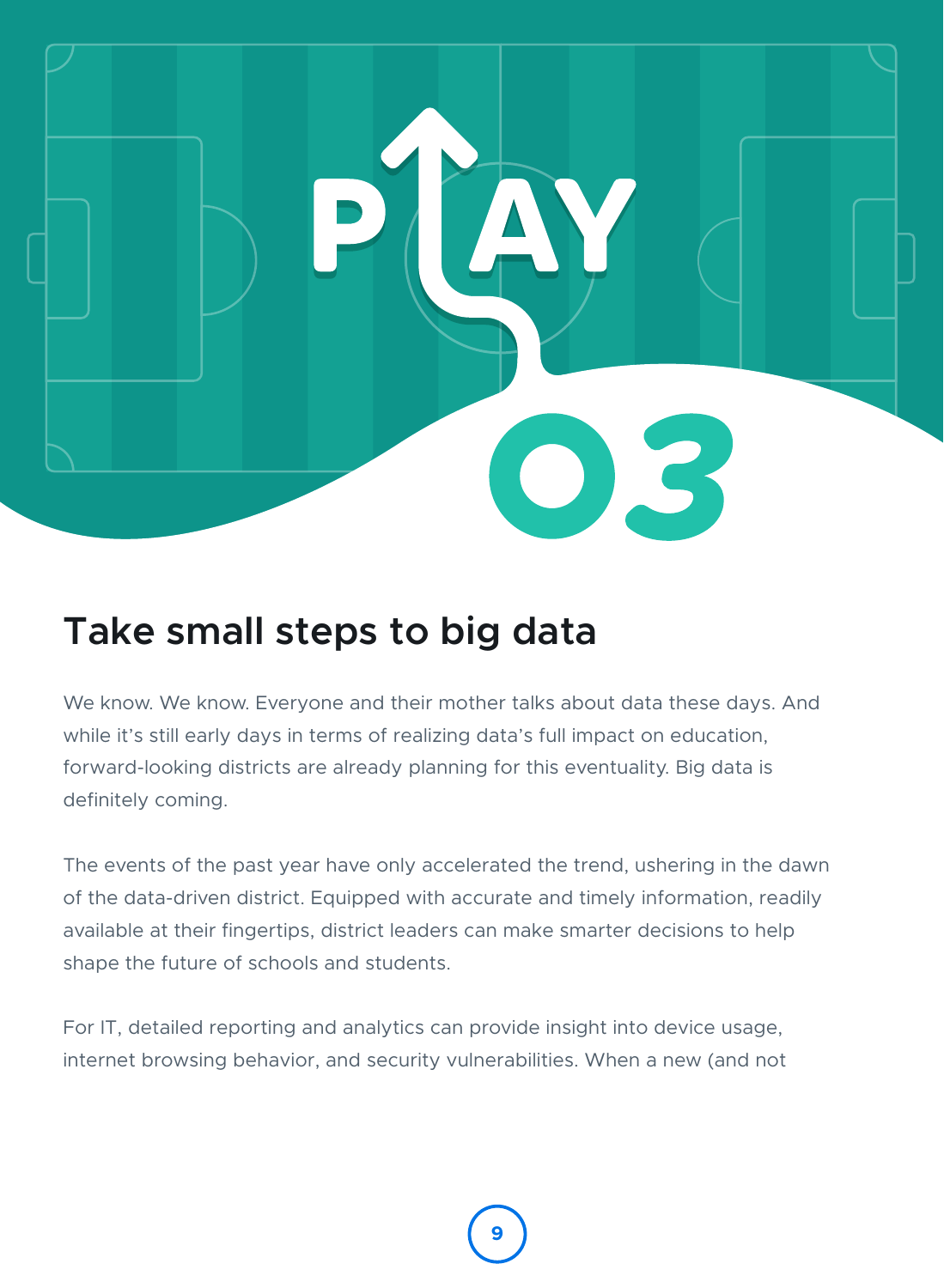school-appropriate) site or social platform is gaining popularity among the student body, admins can see the spike in data and quickly make adjustments to their district block lists, for instance. Helping ensure school devices are used for school work.

When it comes to student safety, innovative tools like Securly's **At-Risk algorithm** use AI and natural language processing to recognize warning signs in online activity that a student might be struggling. And since many children are not going to admit they're having problems, tools like Securly's Filter and Auditor help schools spot these signs in real-time and share the data with those in a position to help.

In the classroom, data can assist teachers with identifying students who might be lagging behind their peers, and conversely identify those who are ready to advance to new challenges. Soon every teacher will have at his or her disposal intuitive dashboards to track student performance week over week, month over month—allowing educators to more quickly and effectively know that all students are on track, or know who might need special attention.

For school administrators, having data at hand to guide high-level strategy will only become more important in the future. Zooming out from the day-to-day to look at macro-level trends in data can help leadership and school boards make better decisions to impact attendance, parental engagement, equity, test scores, and, ultimately, better outcomes for students.

### **What your district can do today**

Start collecting data today. Even if you don't yet have the tools or platforms in place to do anything with it. Data storage is as cheap as it's ever been, which means most districts can afford to begin collecting the raw materials today that will turn into data-driven decisions down the line.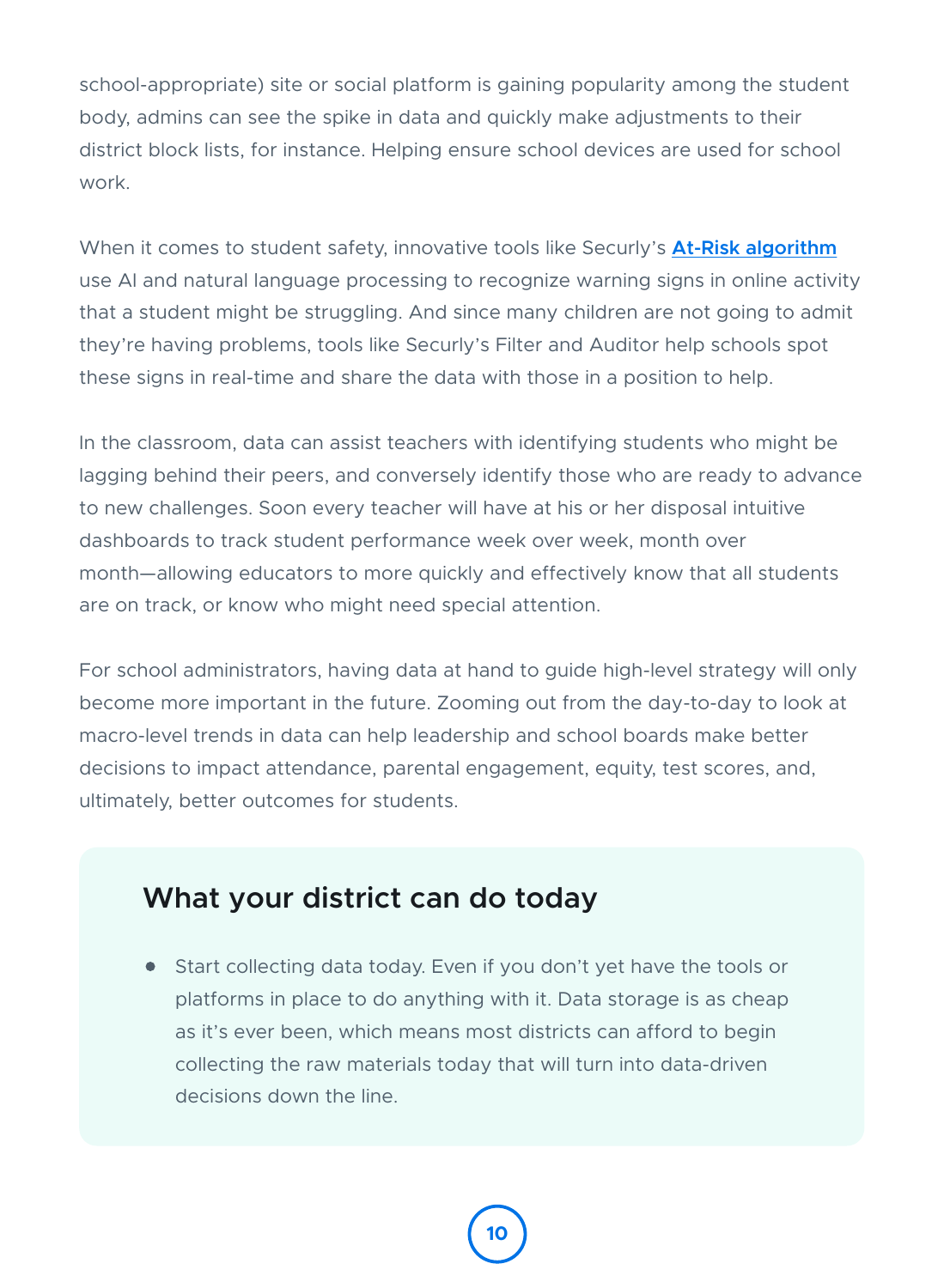- Prioritize data privacy. For any of us, but especially when it comes to students who are minors, protecting privacy data is of utmost importance. Ensure any solutions you consider can prove they're certified as Soc 2 Type 2 and iKeepSafe compliant, as well as signatories of the Student Data Privacy Pledge. Any outside vendor you contract with should prove they prioritize student privacy just as much as you do.
- Set the right expectations early. This goes hand-in-hand with the point about privacy. Make sure your school community—especially parents—are well informed and comfortable with your data collection plans and policies. Overcommunication is never a bad thing when it comes to data.

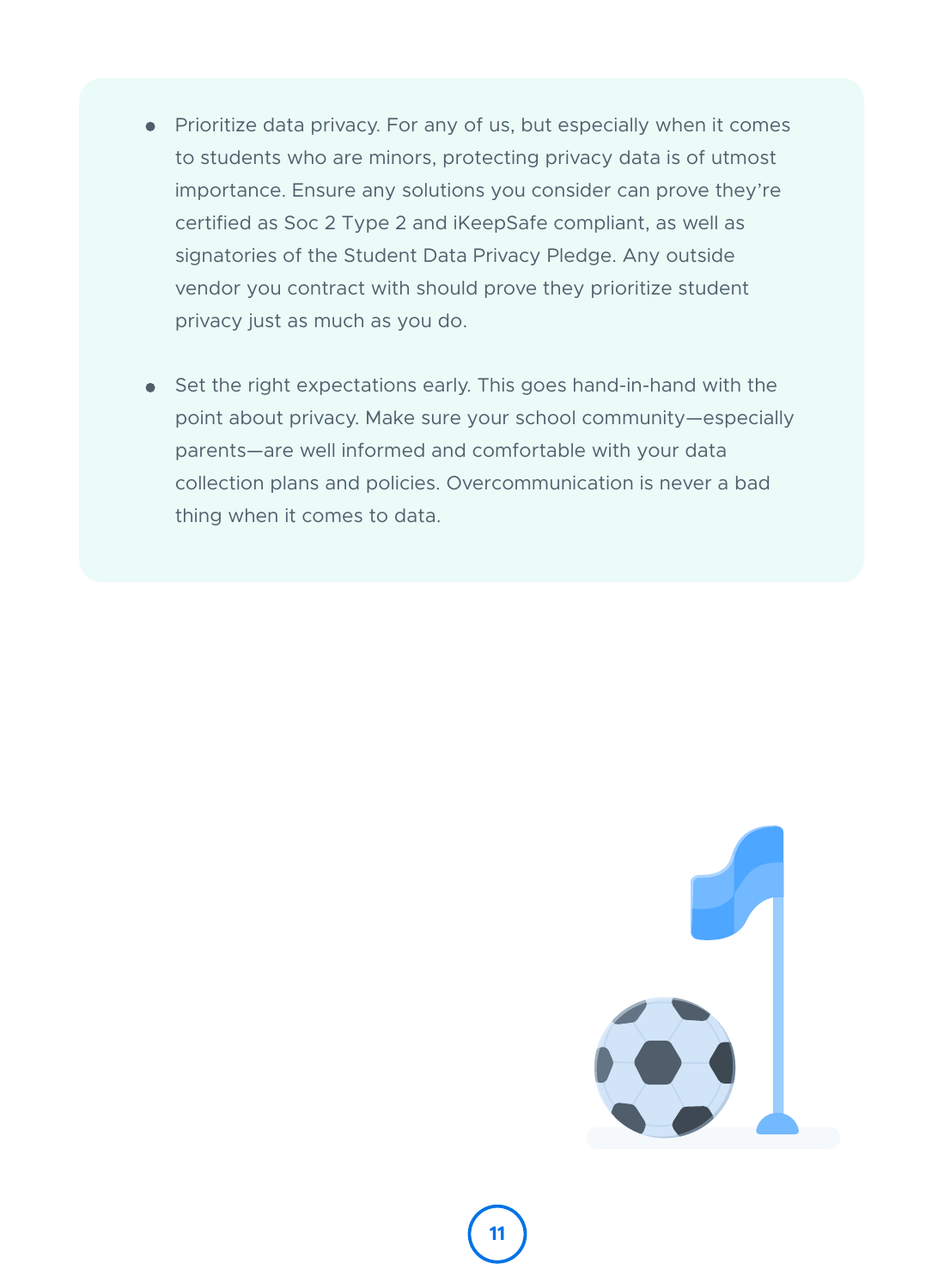

## **Move to the cloud**

These days, it seems that everything from family photos to banking has found new life in the cloud. The cloud refers to software and services that run on the web, instead of locally on a computer, and are accessed through a browser or a dedicated app. As long as you have access to the web, you have access to the cloud.

Part of why Securly's cloud-based web filter revolutionized edtech was because district admins no longer had to rely on hardware (with their manual, time-consuming upgrades and planned obsolescence) to provide a safer web to their students and staff. With a configuration of IP numbers, a district's entire 1:1 and h environment could be authenticated and managed anywhere, practically instantly.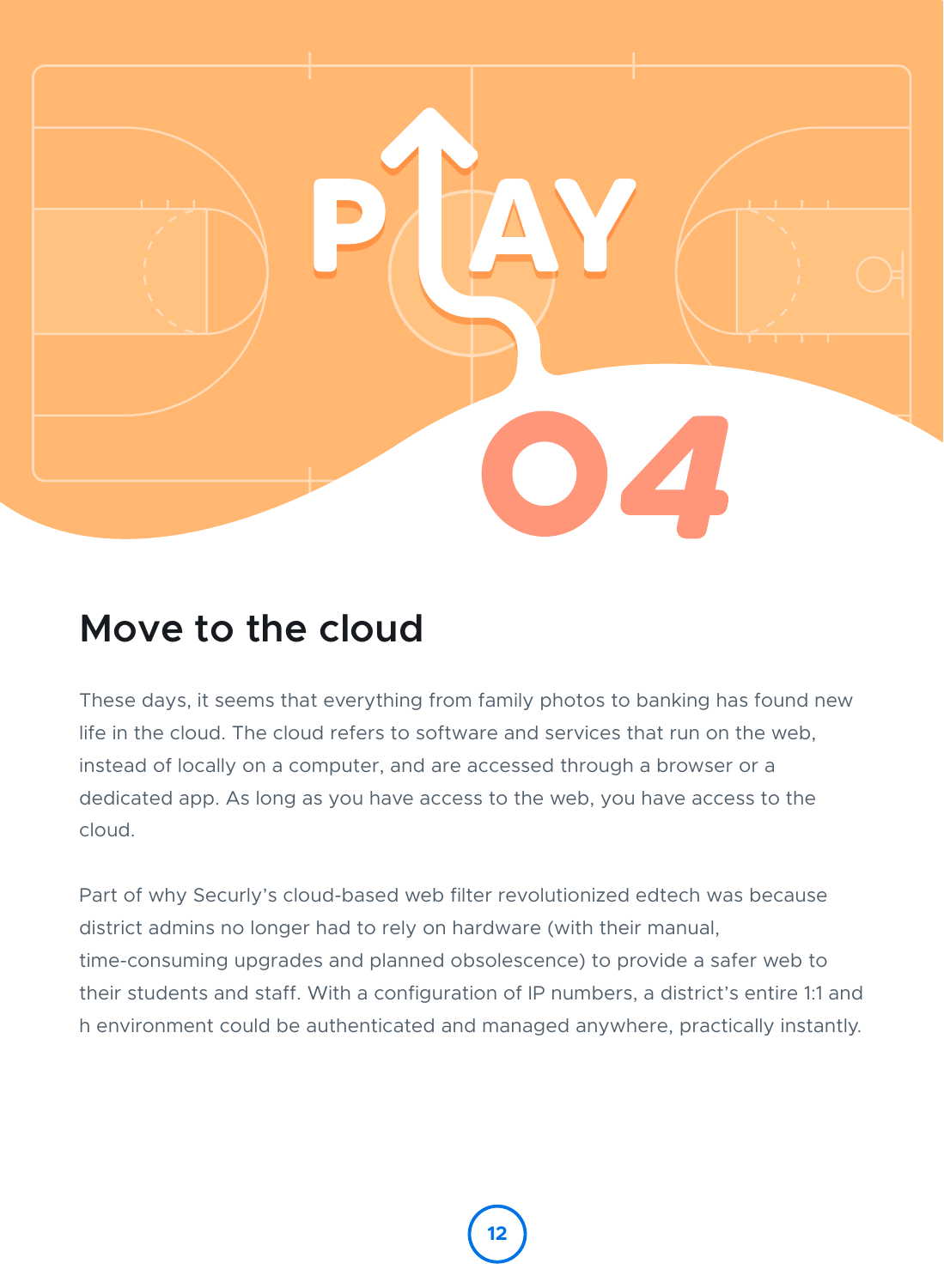#### **The cloud in a post-Covid environment**

For schools that relied on an on-site filter, a sudden shift toward remote learning saw them forced to become, more or less, their area's K-12 ISP. For many of these schools, the combination of students and staff working remotely created more bandwidth than the school was ever equipped for, which translated into frequent crashes and less efficient learning.

These problems simply did not and do not exist for schools already in the cloud. Because many schools had transitioned to a 1:1 environment that relied on the cloud, the rapid transition between on-campus learning to remote was seamless and, most importantly, learning was not interrupted.

#### **Cloud = Efficiency**

For what feels an eternity, schools have complained about not having enough support or staff to achieve the educational efficiency they knew they were capable of. These days, a simple solution can be found in the cloud. By moving to a cloud model, more pieces of these educational institutions can work and function together flawlessly. Filtering, personal safety, monitoring of emotional well-being, even teaching and learning can be done in the cloud without concern of power outages or hardware failures.

#### **Cloud-based matters**

While some industry providers offer a selection of cloud-based solutions, Securly is the only one that engineers and provides cloud-based solutions exclusively. Why does that matter? Because whenever a district needs two or more solutions, they can be positive that all Securly products are designed to integrate seamlessly. Everything has been built to allow schools the ability to build their own environment based on their own needs and to adapt as those needs change.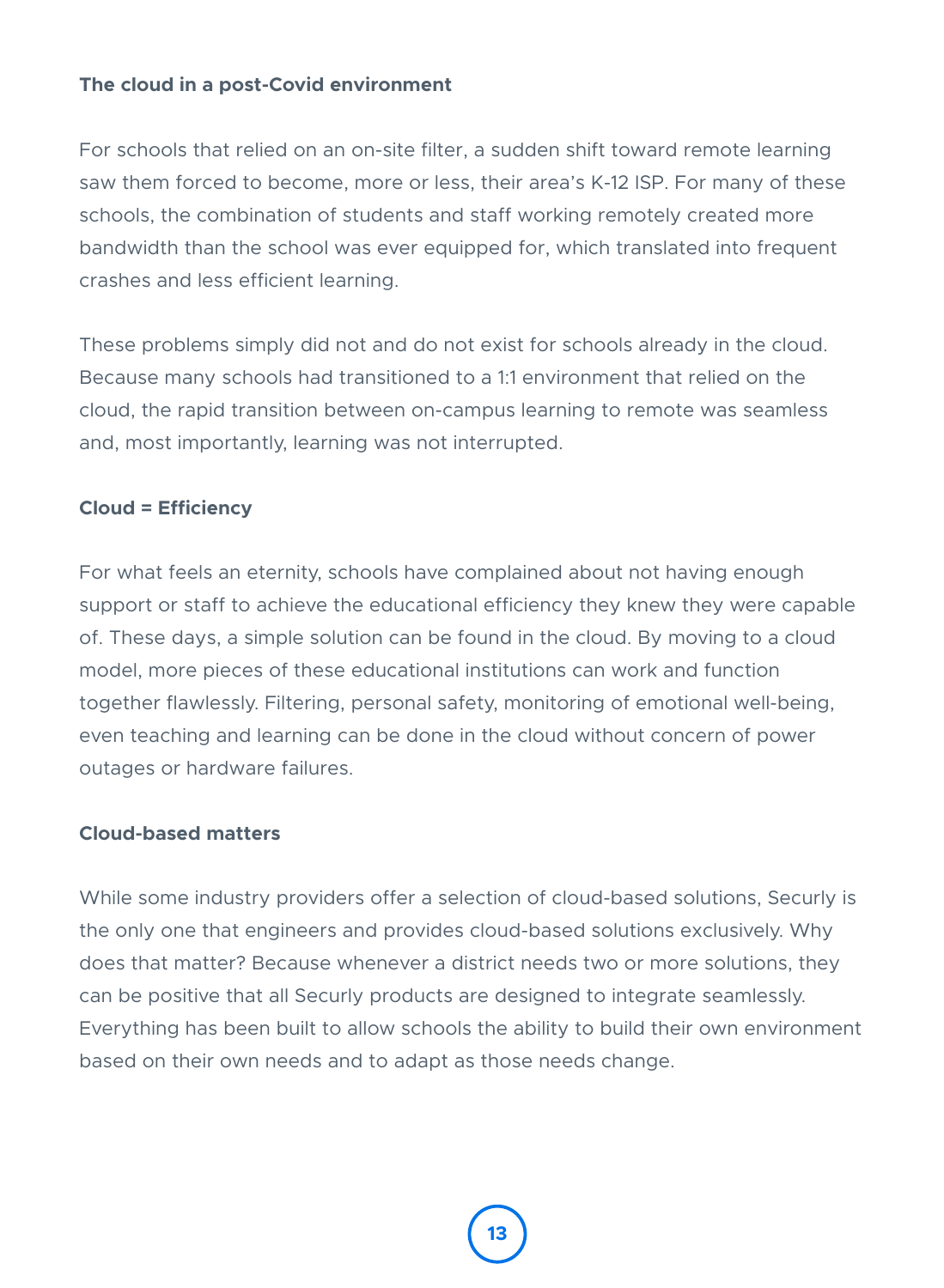The interoperability and capabilities of cloud systems allow current staff to be more efficient, which in turn improves learning outcomes, which in turn benefits the students and their communities at large.

- Conduct a cost-benefit study. Whether you're leasing or buying it outright, hardware has more costs associated. Not to mention the need to upgrade infrastructure to accommodate the added bandwidth. Compare this with the subscription cost of a bandwidth-friendly cloud model.
- Compare cloud service providers to discover what kind of technology is offered and the different specialties. Ex: Is the provider designing solutions more for corporations or specifically for schools?
- Virtualize your existing environment as much as possible. Spill a cup of coffee on a physical report and you might lose a day's work. With everything in the cloud, data is secure and accessible. Plus, the built-in redundancy of cloud providers means that even if one server goes down, your environment remains up and running.

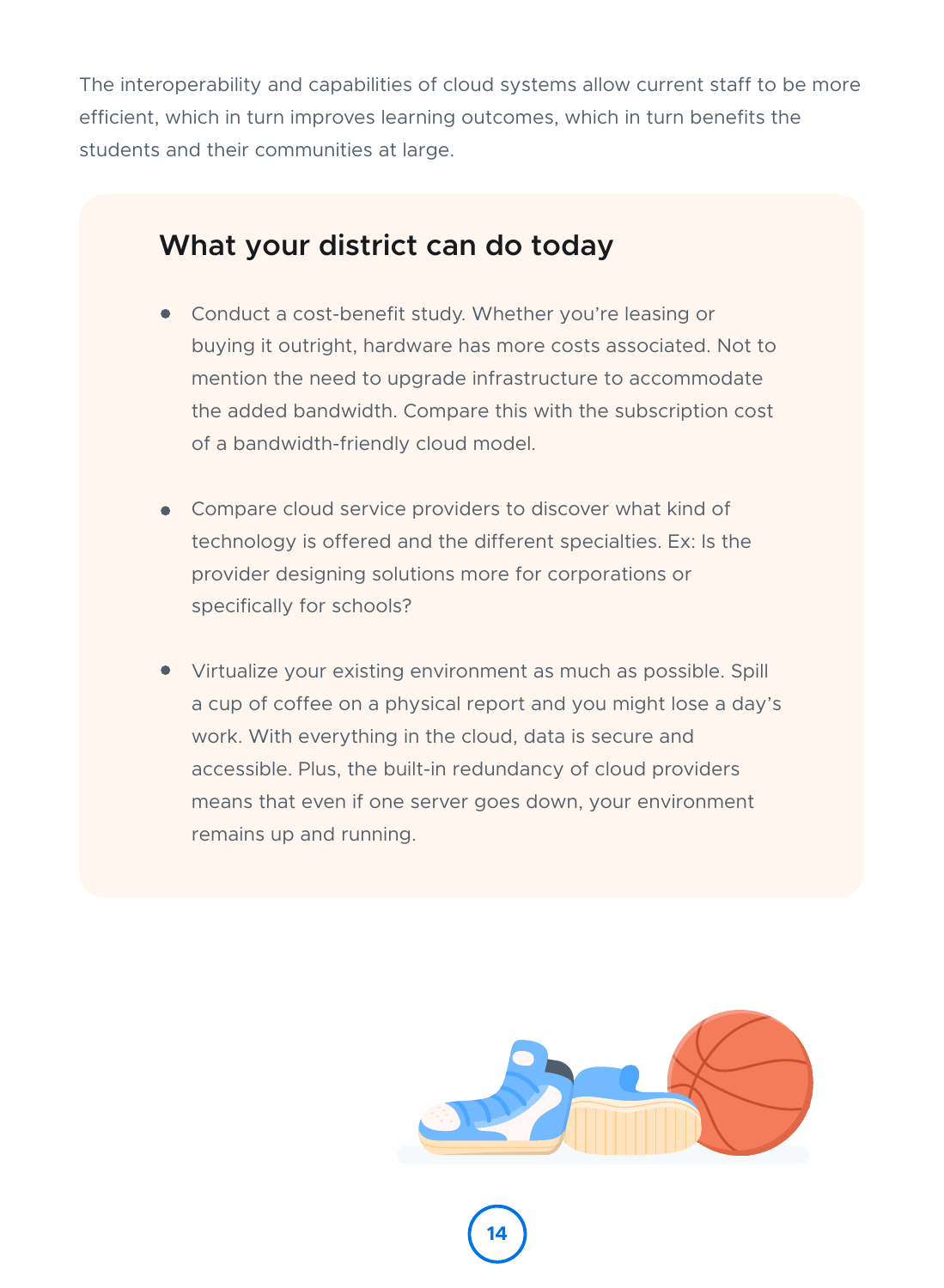

# **Cultivate your community**

Regardless of whether a school is remote or hybrid, the education and general happiness of students is always a priority. Without students on-campus, however, ensuring their emotional wellness becomes difficult, if not even more essential.

With on-premise hardware, the burden of receiving and acting on safety alerts fell on the IT department. With a cloud environment, guidance counselors, teachers, and even parents can be informed. Securly's Filter allows admins to delegate reporting and alerting access to the person closest to a particular student, one who can have the greatest impact. As the saying goes, it takes a village.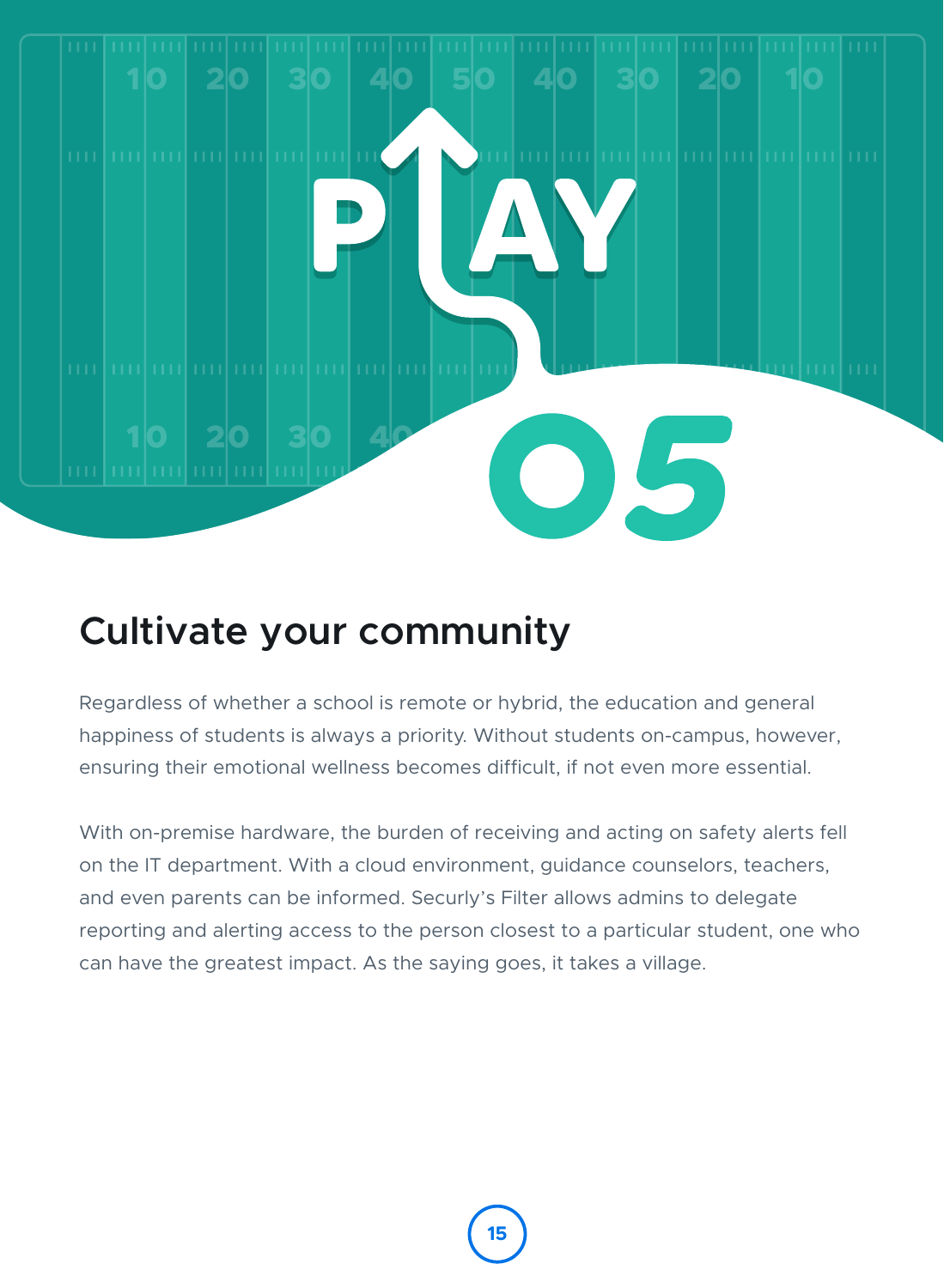#### **Empowering parents**

When schools suddenly shifted to remote learning, one of the groups hardest hit and least prepared: parents. Seemingly overnight, parents became teachers and administrators in their own homes.

With over 1M downloads since the early days of Covid, **Securly Home** allows parents more control and peace of mind over school-owned devices. With Home, parents are able to view their child's online activity, including recent searches, sites visited, and videos watched. Parents can receive flagged activity notifications for signs of bullying, self-harm, and other concerning content. These alerts provide parents the opportunity to address concerns in real-time and intervene when every second counts.

#### **Transparency is safety**

As schools return to in-person learning or hybrid models there may be a lot of people and activity going on. So the need for knowing who's stepping foot on-campus or who's picking up which students becomes even more important.

Many schools rely on visitor identification and safety screening systems to verify who should and shouldn't be on campus. With police databases such as registered sex offenders publicly available on the web, solutions with cloud-based access to these lists can be vital.

These solutions, like **Securly's Visitor**, work by asking visitors (including guests, contractors, aides, and parents) to sign in to a web-connected device (example: an iPad). A visitor's ID is checked against registered sex offender lists, as well as school or district block lists, as well as adults legally prohibited from claiming custody or guardianship.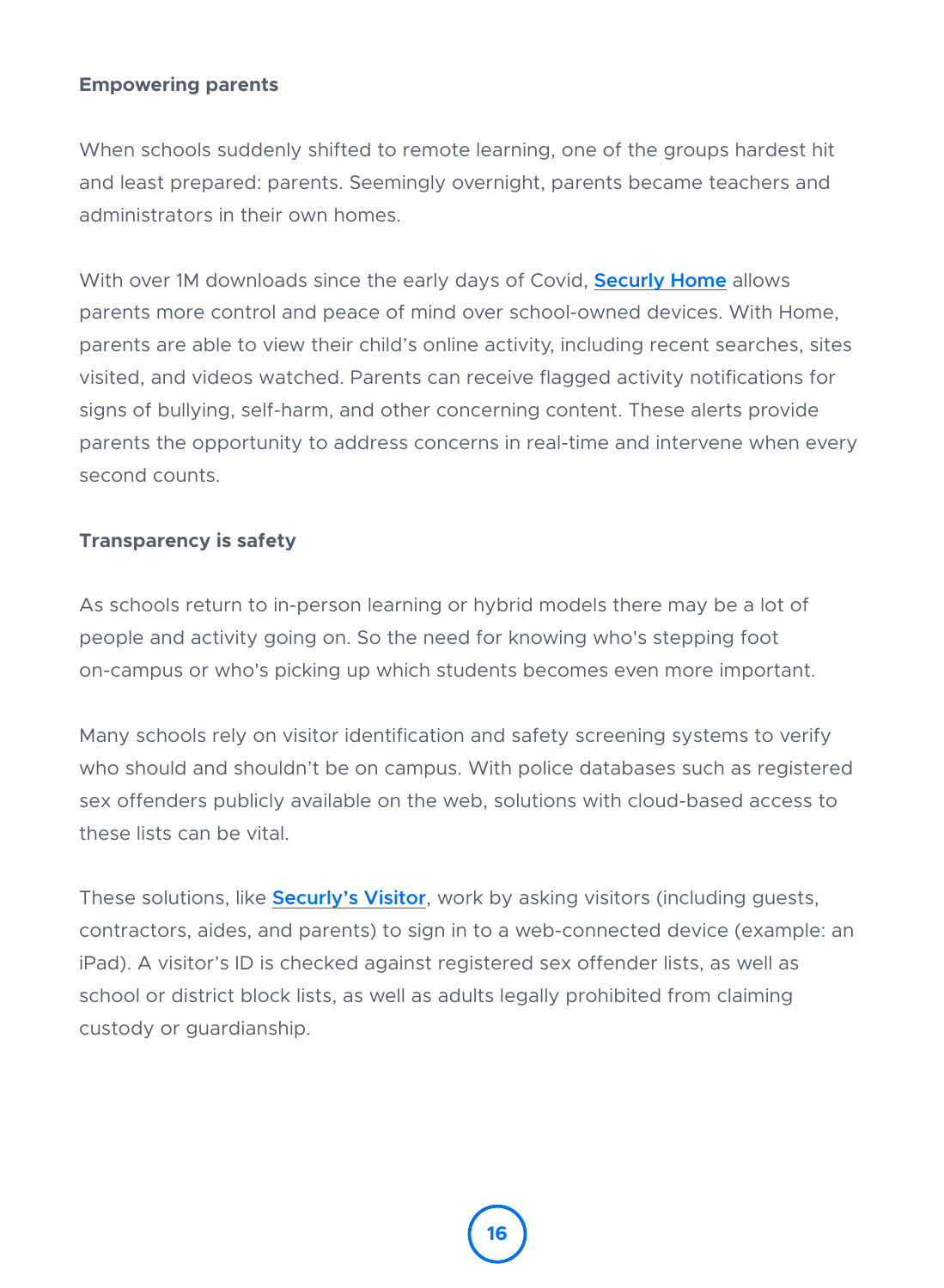#### **It takes a village**

For students, a school is a place of many things. It's a place to learn, a place to see friends, a place to simply be a child. School should never be a place where kids feel unsafe, unwanted, or unnoticed. Through integrated cloud-based solutions, everyone professionally and emotionally invested in the well-being of each student can do their part to ensure students are able to learn and grow happily and confidently.

- For student safety alerts, shop around for cloud-based solutions that allow admins to delegate which alerts go to which staff members. If certain staff members are more influential with certain groups of students, that influence can translate into a more meaningful and successful intervention.
- Research ways to provide parents with more insight into the day-to-day of their child's education. Whether that is by sharing weekly reports or encouraging them to download apps that allow view real-time activity online and more control of school devices in the home.

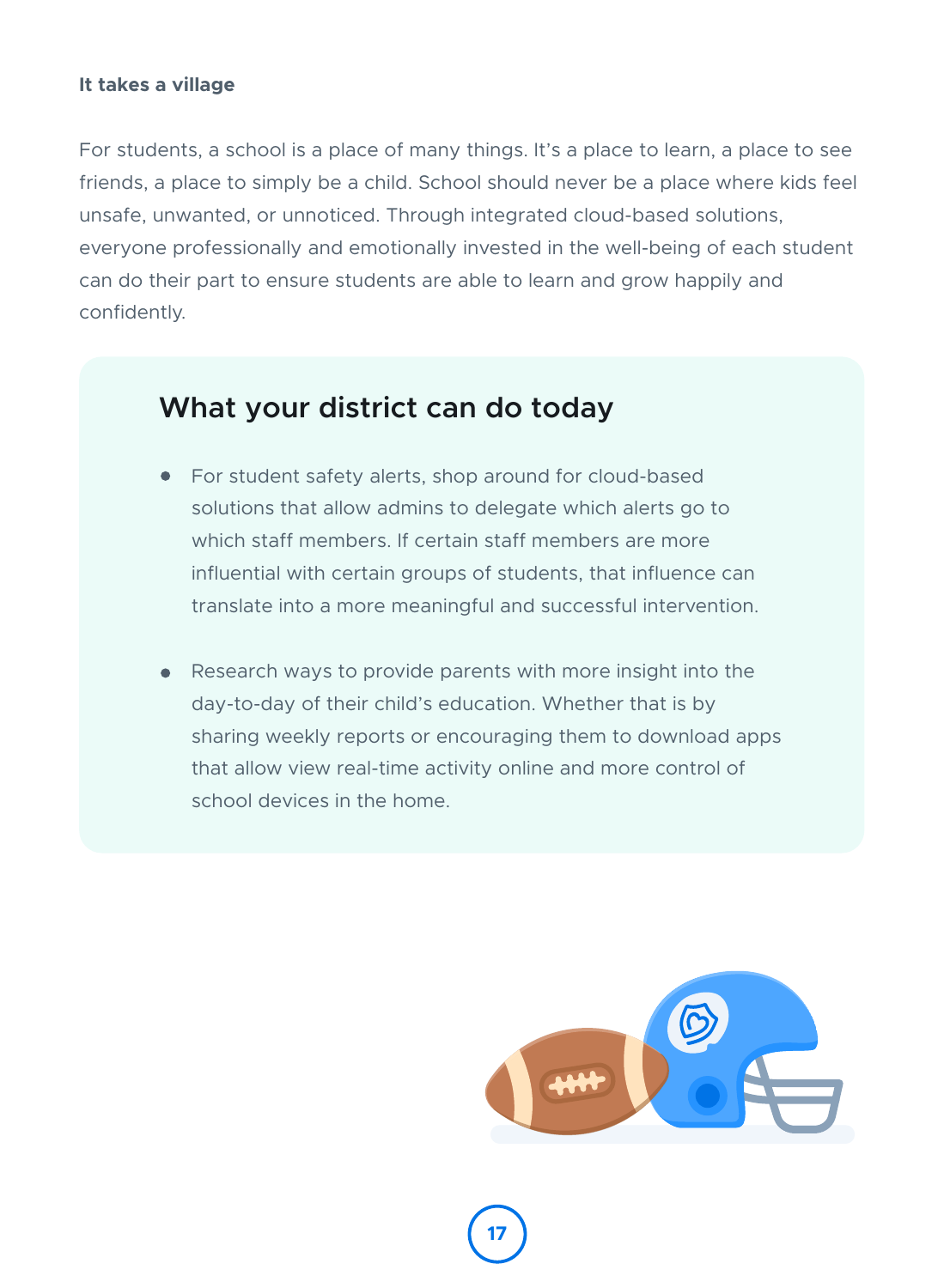### **In summary**

There's no shortage of daily priorities to occupy the working hours of busy school IT professionals. We get it. But at the same time, we hope this playbook—and the strategies and steps it provides—demonstrates how carving out time for future-looking priorities can have a big impact on the future of your district.

Partnering with a company like Securly, with its end-to-end solutions built especially for schools, can provide a platform to help you tackle what you're facing today while laying the foundation for long-term, sustainable success for you, your school, and every student in your district.